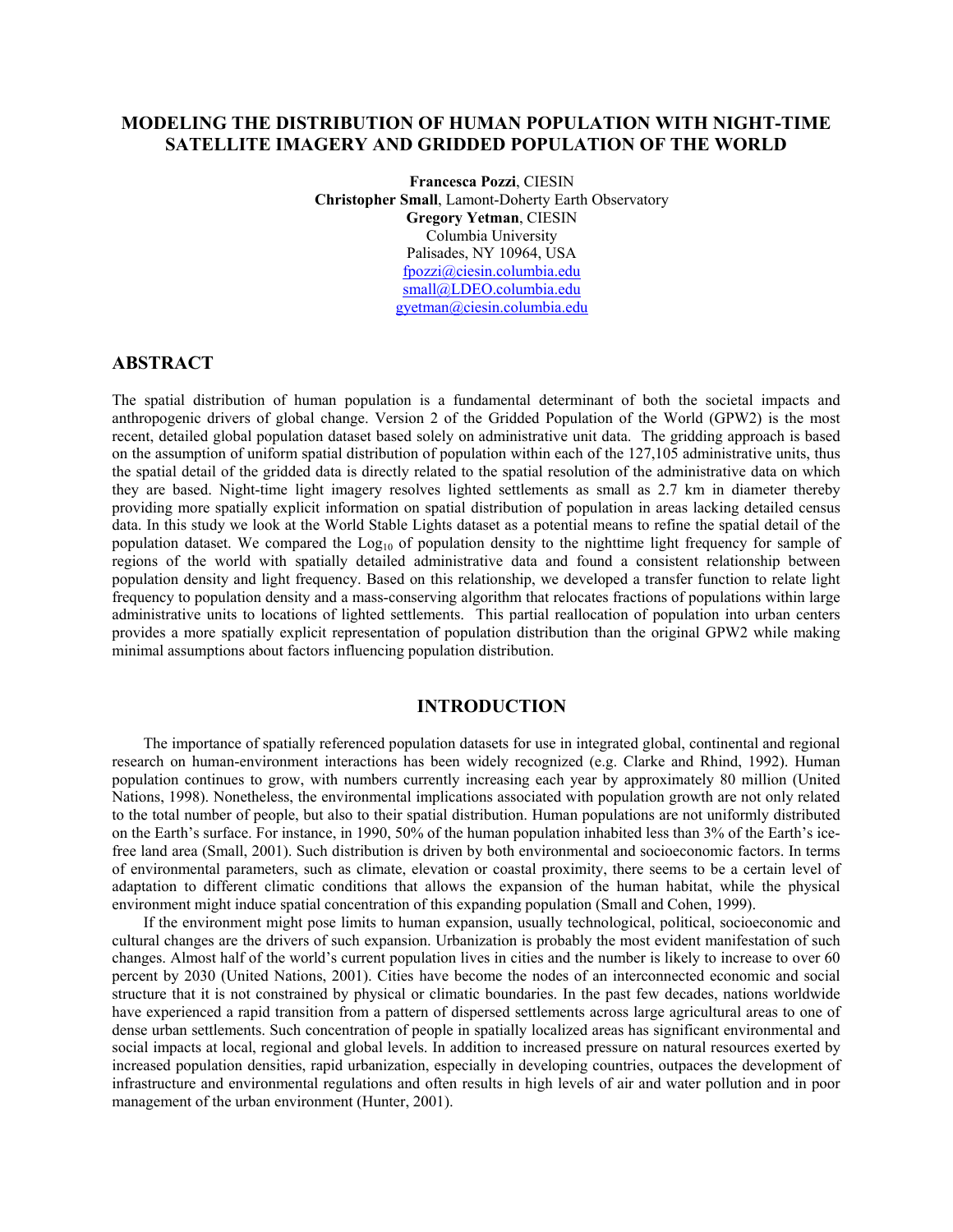Bringing the development of urban areas into harmony with the natural environment is one of the basic tasks to be undertaken in achieving a sustainable urbanized world (United Nations, 1996). The availability of accurate regional and global representations of the human population distribution is therefore one of the essential requirements in studies related to urbanization, agricultural transformation, biodiversity conservation and sustainable development.

To allow cross-sectional analysis, population and physical factors need to be made available as detailed, spatially disaggregated data and reduced to comparable scales. While many environmental data are available already as spatial datasets, population data usually require some modeling, especially when the task is the development of globally or regionally consistent population distribution datasets. Considering the importance of urban areas as discussed above, information about the location and size of urban settlements can greatly improve the accuracy of modeling efforts when estimating the population distribution within a country. In this paper we present an approach that looks at the Nighttime Lights dataset as a potential means to produce an improved population distribution dataset, using the Gridded Population of the World as base reference and China and Japan as prototype case studies.

## **GRIDDED POPULATION OF THE WORLD**

Traditionally much emphasis has been put on the generation of generic datasets of physical factors, such as vegetation, climatic variables, etc, but less effort has been put into the development of generic socioeconomic datasets. As indicated by Clark and Rhind (1992) and Deichmann (1996), the reasons are predominantly related to the nature of population data, the collection methods and the lack of direct interpolation techniques to estimate the spatial distribution of socioeconomic variables. In particular, when dealing with modeling of population distribution, a wide range of issues need to be taken into consideration, such as type and sources of population and boundary data, attribute and spatial accuracy, and modeling techniques (Deichmann, 1996).

Population data are normally collected by censuses and surveys and compiled for political or administrative units. This approach is generally limiting for cross-disciplinary studies, especially when integration with environmental data is needed. Nonetheless census data can be used to produce a globally consistent population distribution dataset, provided that national differences on frequency of data collection and resolution of administrative units are carefully taken into consideration. Typically population estimates for each administrative unit for a given year are used. Although efforts have been made to obtain accurate models of population distribution at regional scales (i.e. UNEP, 1992, Switzer and Langaas, 1994, Veldhuizen et al, 1995), the first attempt to generate a consistent global population dataset was the Gridded Population of the World (GPW), produced at the National Center for Geographic Information Analysis-NCGIA (Tobler et al, 1995).

GPW was the first raster global dataset of population totals based solely on administrative boundary data and population estimates associated with those administrative units. In the original version, two datasets were produced: i) *unsmoothed*, where the gridding algorithm assigned population in grid cells with multiple input polygons by a straight majority rule, and ii) *smoothed*, where population was distributed based on a smoothing method called pycnophylactic interpolation (Tobler, 1995) that assumes that grid cells close to administrative units with higher population density tend to contain more people than those close to low density units.

Since that first release, higher resolution population data sets have been compiled for various regions of the world. In 2000 CIESIN released an updated version of the GPW: GPW Version 2 (CIESIN, 2000). GPW2 is based on an improved median resolution of 30 km for the input data layers of administrative units and increased detail of population data. Nonetheless no effort was made to "model" population distribution and no ancillary data were used to predict population distribution or to revise the population estimates. The only assumption made is that population is uniformly distributed within each administrative unit. For a detailed description of the gridding algorithm and discussion on sources of error, see Deichmann *et al.* (2001). GPW2 data for 1990 and 1995 are available at http://sedac.ciesin.columbia.edu/plue/gpw/. These include population data for the years 1990 and 1995, both unadjusted and adjusted to match United Nations population estimates for those years. Data on land area and population density are also included.

In this study we used unadjusted population data for the year 1990 and the land area data.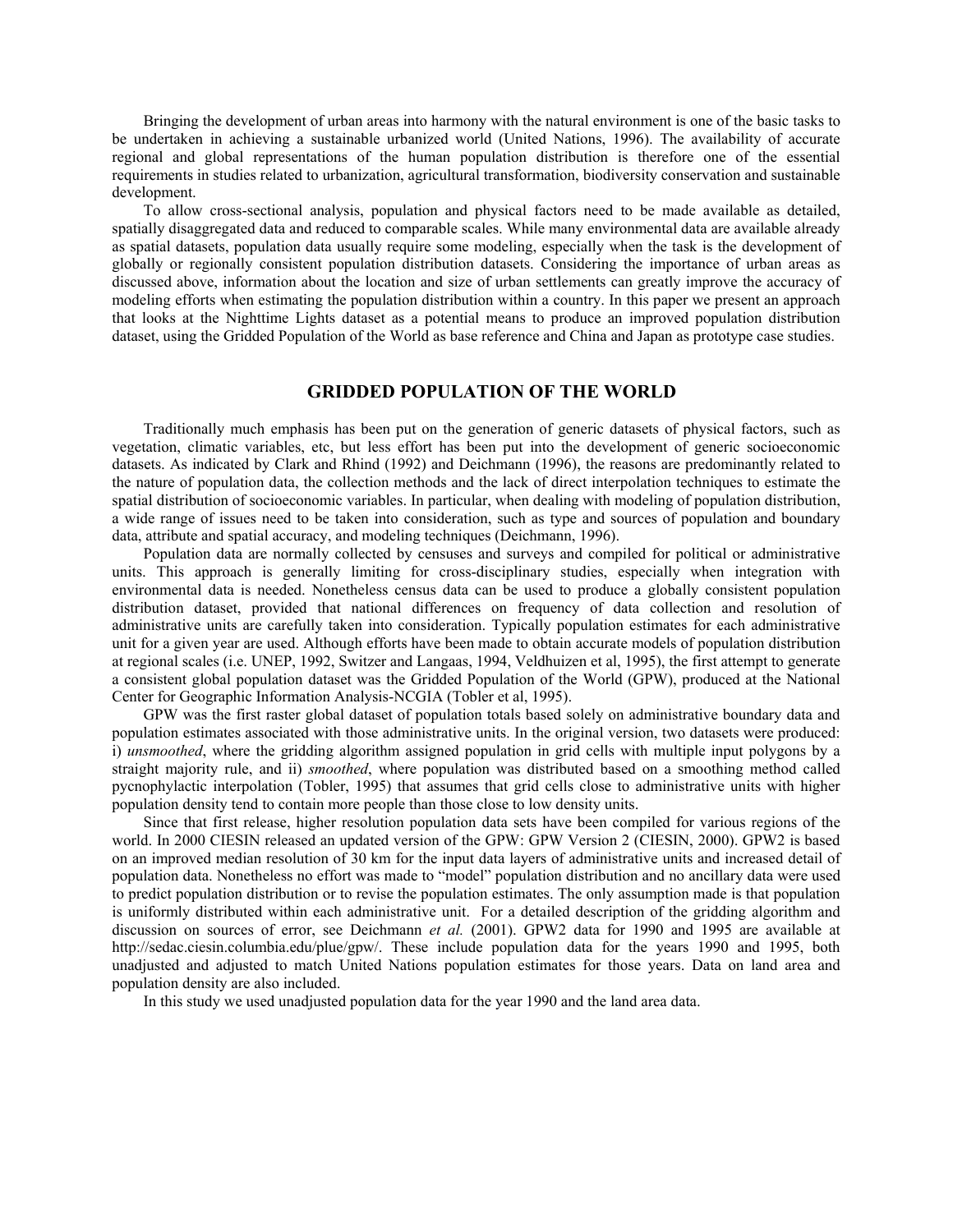

Figure 1. Gridded Population of the World: Population Density, 1990 (CIESIN, 2000)

# **NIGHT-TIME LIGHTS**

The night-time lights dataset used in this analysis is the World Stable Light Dataset, which was produced using time series data from the Defense Meteorological Satellite Program (DMSP) Operational Linescan System (OLS) for the period 1 October 1994 to 30 April 1995 (Elvidge *et al*., 1997a, 1997b). The OLS is an oscillating scan radiometer designed for cloud imaging with two spectral bands (VIS/NIR: 0.5to 0.9 µm, and Thermal: 10.5 to 12.5 µm) and a swath of about 300 km. The visible band of the OLS is intensified at night, permitting detection of nocturnal visible-near infrared emissions from cities, towns and villages. The pixel values are measurements of the frequency with which lights were observed normalized by the total number of cloud-free observations. As detailed in Elvidge *et al*. (2001), an initial 10% detection frequency threshold was applied to extract the "stable" lights. Then manual editing and threshold filtering were applied to separate the lights into four categories: fires, lights from fishing boats, gas flares and human settlements.

The stable lights for the 1994-1995 time period have been produced for the most of the Americas, Europe, Asia and Northern Africa (Elvidge *et al.*, 1997b) and have been used for a variety of applications. For example, Sutton *et al.* (1997) examined the potential use of the stable lights data to estimate the population of urban areas around the world, Imhoff *et al.* (1997a, b) used the stable lights to estimate the extent of land areas withdrawn from agricultural production. Gallo *et al.* (1995) used the dataset in combination with vegetation data to assess the urban heat island effects. Finally Elvidge *et al.* (1997b, c) found that the area lit from from the stable lights of individual countries is highly correlated to the Gross Domestic Product.

Some issues encountered in the development of the human settlements dataset, such as the "blooming" effect, are discussed in Elvidge *et al.* (1997a, 2001) and are believed to depend on artifacts of the sensor spatial resolution and data processing. The "blooming" effect is an overestimation of the actual size of human settlements due to the large OLS pixel size, the OLS' capability to detect subpixel light source and to geolocation errors. Surface effects, such as the reflection of the lights by near shore water in the case of coastal cities can also contribute to the spread of light that can be detected by the satellite. These effects are naturally accumulated through the time series analysis. An example of thresholding techniques to reduce this effect is discussed in Imhoff *et al.* (1997a). However, because of the wide range in values for the percent frequency peaks, it is not possible to take a single threshold for sharpening the features (Elvidge *et al.*, 1997c). It is for this reason that we did not apply a threshold for this analysis. Presently, there appears to be no consistent threshold that will allow a reduction of the blooming effect without losing many small settlements that are characterized by low frequency of detection.

The dataset was originally produced at a nominal resolution of 30 arc seconds. For this analysis we aggregated the data up to 2.5 minute using bicubic re-sampling to match GPW2 cell resolution.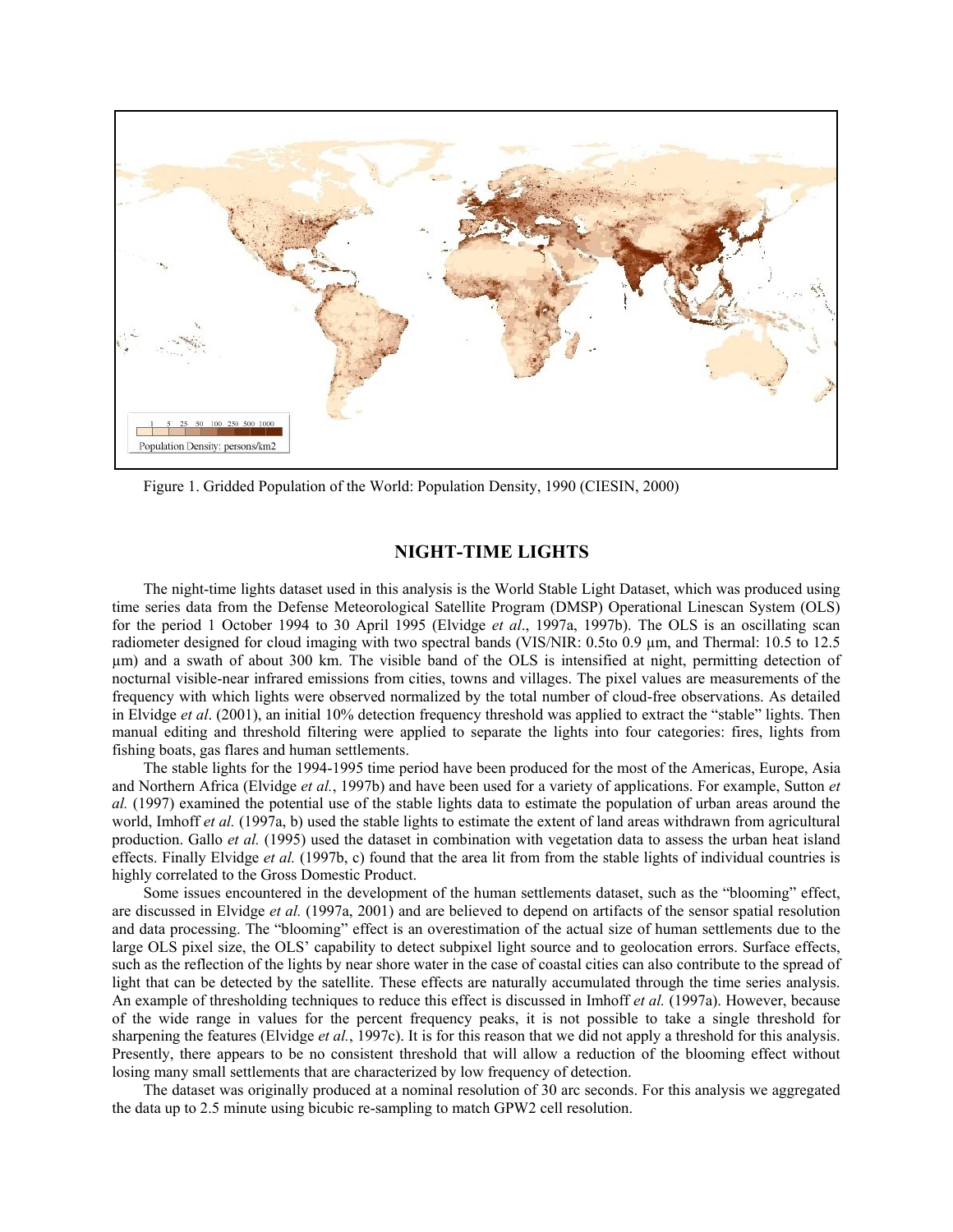

Figure 2. . Night-time Lights: World Stable Lights for the period 1994-1995. In white are human settlements.

## **ANALYSIS**

To produce the new population distribution dataset, we i) examined the relationship between population density and light frequency in areas with spatially detailed census data, ii) developed a transfer function to map light frequency into population density and iii) developed a mass-conserving algorithm that relocates fractions of populations within large administrative units to locations of lighted settlements.

#### **Transfer Function**

As a first step we plotted the  $\text{Log}_{10}$  of population density against the nighttime light frequency for the entire world and for a sample of countries with spatially detailed administrative data, specifically the Northeast United States, France and the Iberian Peninsula (Spain and Portugal). As it can be seen in Figure 4, the variation in light frequency with Log10 of population density for the three regions shows a sigmoid increase that levels off to luminous saturation (100% frequency of occurrence) at about 1000 people/km<sup>2</sup>. Based on this relationship, we developed the following transfer function:

 $D = \arcsin(L/100) + 1.5$ 

Defined on the interval  $[1.5 \leq D \leq 3.0]$  and where

 $D = Log_{10}$  (population density, persons per square kilometer) L = Light frequency of occurrence, with  $0 \le L \le 100$ 

This transfer function is chosen to accommodate the range of population densities over which light frequency increases from 0 to 100%. The parameters given above slightly overestimate population density for the eastern United States but is consistent with the density distributions of France and Iberia. We assume that the relationship between light usage and population density in France and Iberia is more representative of global population and that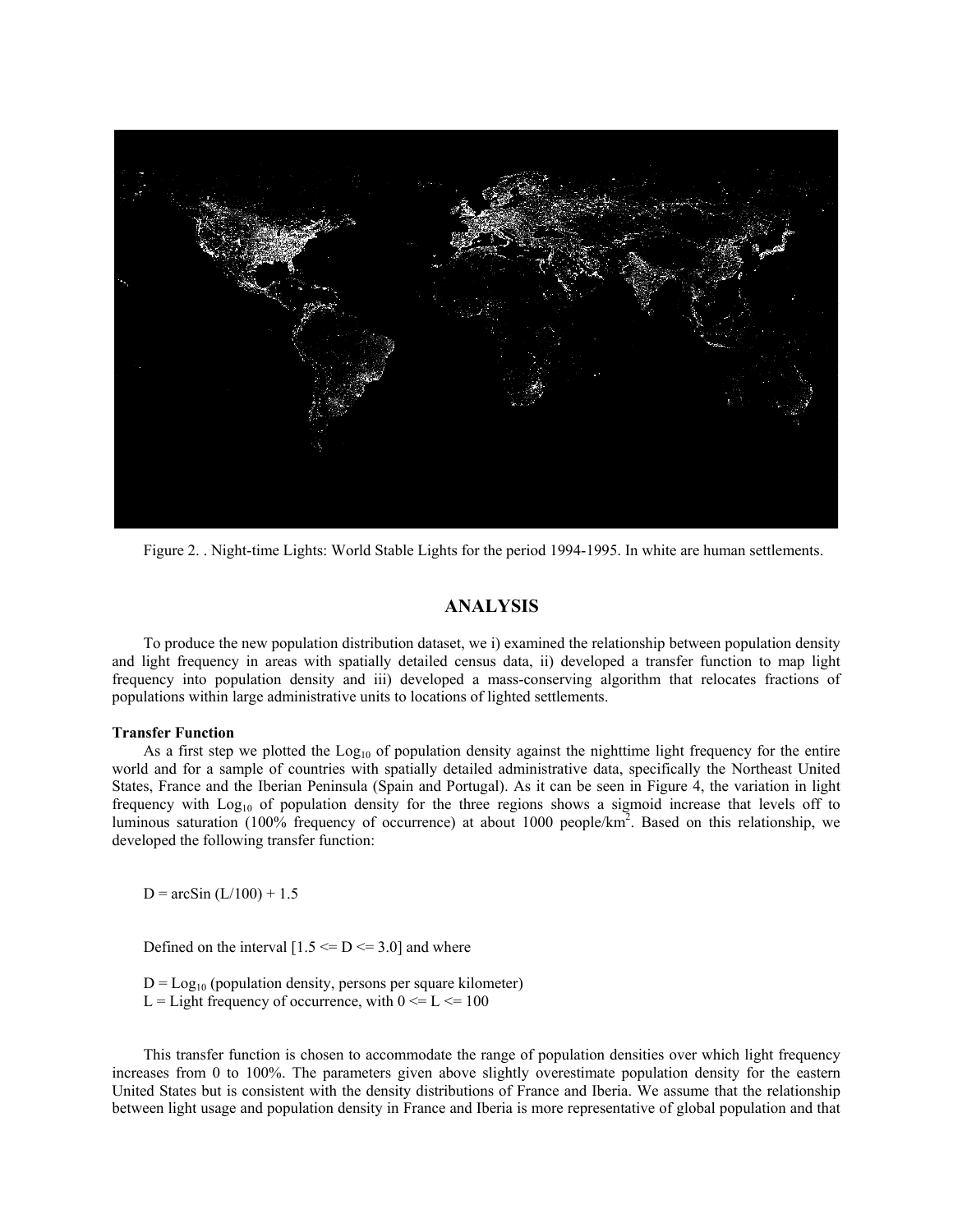settlements in the United States are more frequently lit and less densely populated than those in other countries. By applying the transfer function as a one-sided boolean operator, we can use the light frequency to "relocate" a fraction of the population to lighted urban areas within large, low density administrative units. The one-sided boolean decision rule relocates population at densities lower than the threshold given by the transfer function but leaves population at higher densities unchanged. The result is spatial refinement in areas poorly sampled by the census data. The improvement is significant because most of these poorly sampled areas occur at the periphery of the densely inhabited region where urban settlements may directly impact nearby undeveloped environments.



Figure 3. Detailed comparison of gridded population density and light frequency for the Eastern United States and for Europe. Spatial resolution of available census data for most of Europe is considerably lower than the resolution of the light frequency data but is comparable for France and Iberia. Spatial distributions of light frequency and population density are comparable in areas with sufficiently high census resolution. The upper right figure clearly shows the differences in census resolution across different European countries. For the population density legend, refer to Figure 1.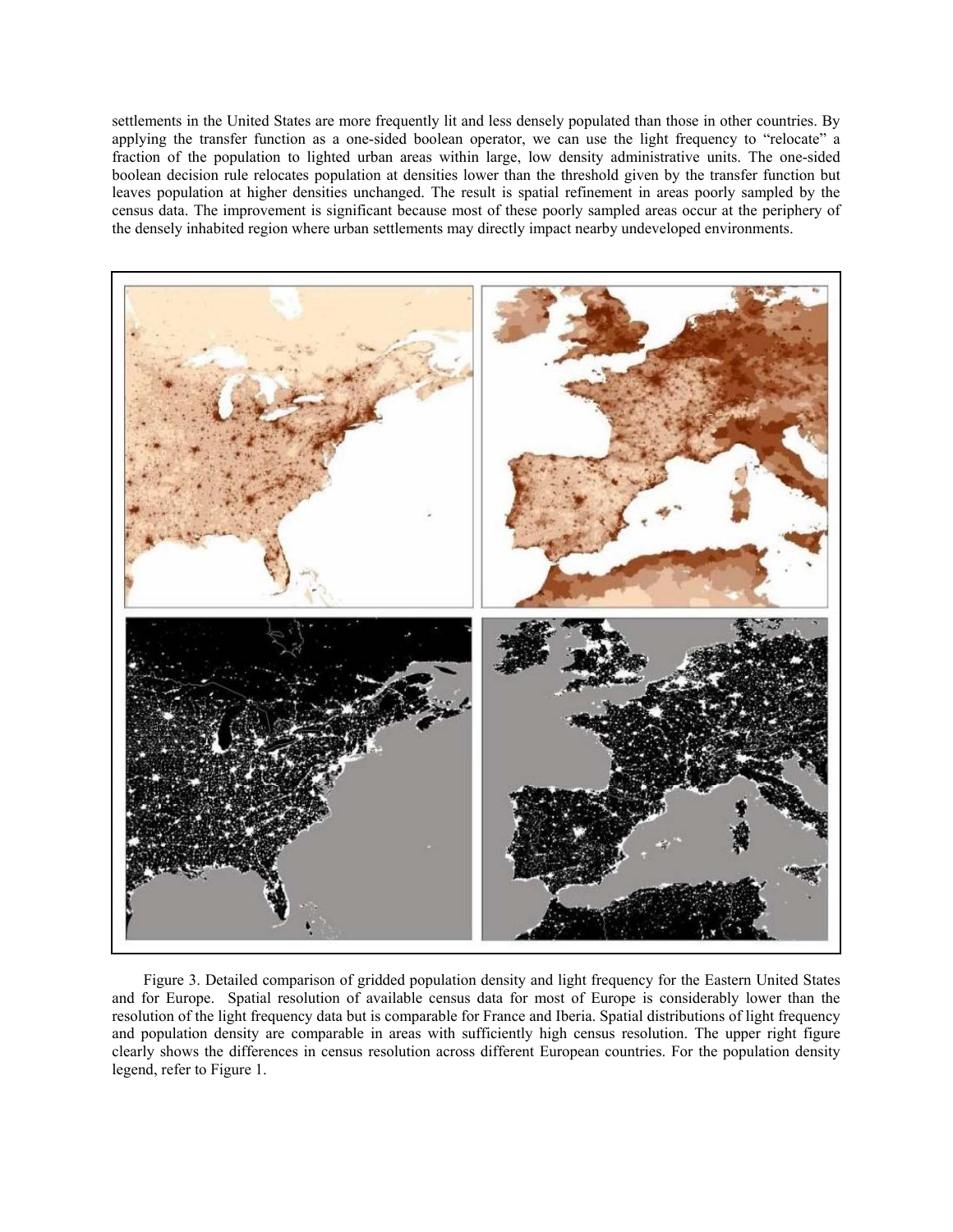

Figure 4. Bivariate distributions of population density and light frequency. Warmer colors indicate exponentially greater numbers of people. Spatial resolution of census data approaches the spatial resolution of detectable city lights in France, Spain, Portugal and the northeast United States. The superimposed curve is the transfer function used to map light frequency into population density thereby reallocating a fraction of the population in rural census districts into the areas indicated by the city lights imagery.

### **Mass-conserving Algorithm**

The algorithm that relocates fractions of populations within large administrative units to locations of lighted settlements was based on the above transfer function, and on the decision rule that should leave the density unchanged if it is greater than or equal to the functional value at a lighted point and should increase the density to the functional value if it is less. This assumes that the points at lower densities correspond to lighted settlements in regions with coarse census districting and that points with higher densities represent settlements in areas with higher regional densities than the reference countries (Northeast United States, France, Spain and Portugal).

*Case Studies.* As initial case studies, countries with relatively large populations but poor spatial detail in administrative boundary data were chosen: China and Japan. The algorithm was developed as an Arc Macro Language (AML) script using ArcInfo™ with the administrative boundary and population data collected for GPW2, and the night-time lights data. The administrative boundary data for China consist of 2,445 county-level administrative units with a median resolution of 63 km and associated population estimates from the Chinese census of 1990 (Chuang *et al.*, 1990). The administrative boundary data for Japan consist of 47 prefectures with a median resolution of 90 km and population data from the Statistics Bureau of Japan (Government of Japan, 1995).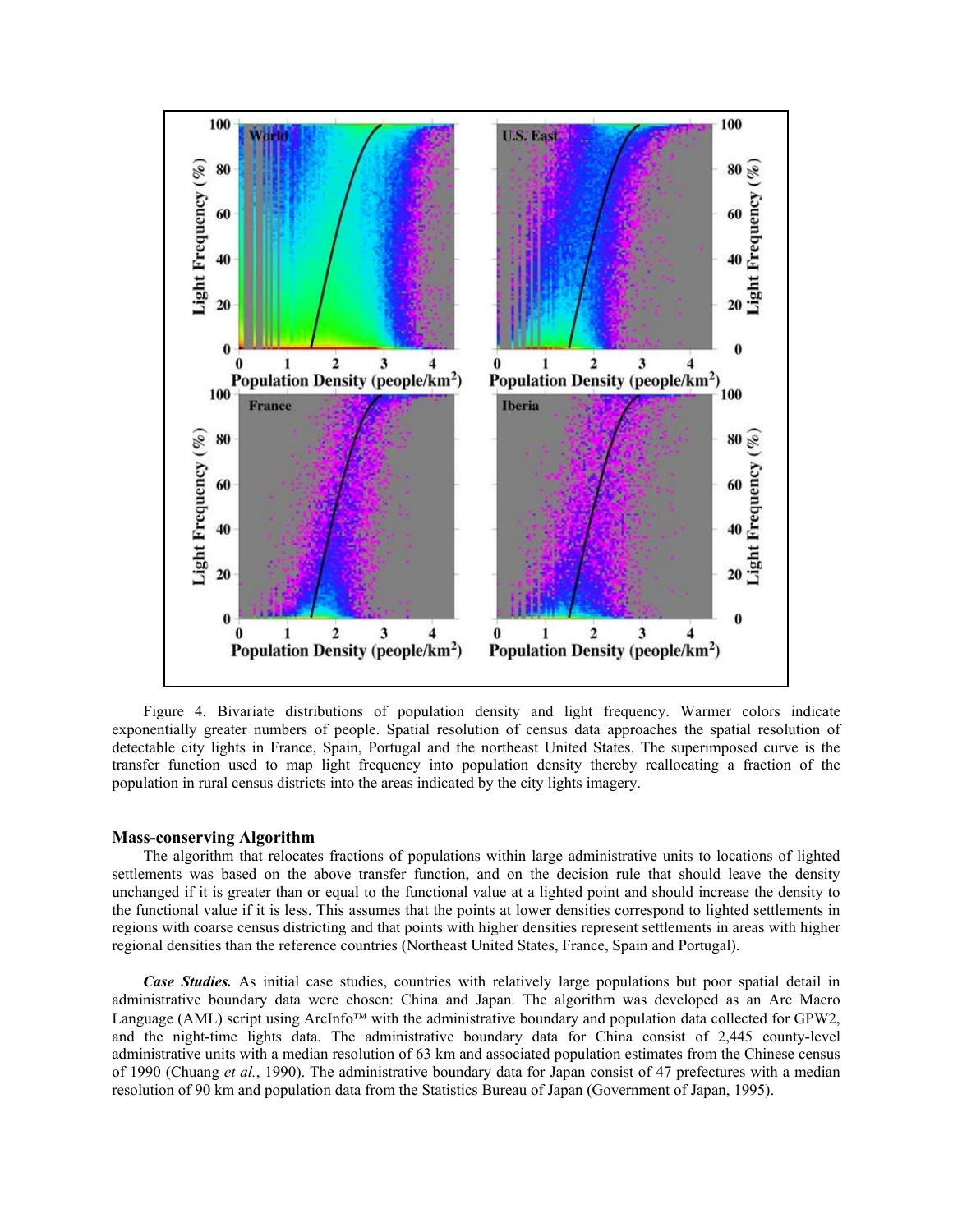*Processing Steps.* A predicted surface of the Log<sub>10</sub> population density was derived from the resampled nighttime lights data for both countries using the transfer function described above. A boolean mask of areas where the predicted  $Log_{10}$  population densities were greater than the  $Log_{10}$  population density of GPW2 was then created. Predicted population values were then calculated as a surface for areas within this mask using the following formula:

 $P = exp10(D) * A$ 

 $P = Population (counts)$ 

- $D = Log_{10}$  (population density, persons per square kilometer)
- $A =$ Land area (square kilometers, from GPW2)

The predicted population values were then totaled by administrative units and these population figures were subtracted from the administrative unit totals. In one administrative unit for China the predicted population within the mask was greater than the population of the administrative unit. Careful examination of the data revealed that the likely cause was that the administrative unit included a large suburban or industrial area outside of an urban core area that was delimited as a separate administrative unit. For this unit only the population subtracted was set to 27.4% of the population for the administrative unit. This figure is the United Nations estimate for the proportion of urban population of China in 1990 (United Nations, 1999).

The predicted population surface was then converted to vector format, where each area of contiguous predicted population was assigned the sum of the predicted population for that area. The result was joined with the administrative boundary data using a union operation. The result is a new set of administrative boundary units for each country that have been augmented with polygons derived from the night-time lights data. The population values for the large administrative units have been adjusted downwards in an amount equal to the predicted population in the new polygons contained within them. In this way the total population within each administrative unit is maintained but the spatial location has been improved by the additional polygons within the administrative units.

For the administrative unit within China where the predicted population was greater than the total for that administrative unit the population values of the night-lights derived polygons were adjusted down to equal the remainder of the total population for that administrative unit. The augmented administrative units were then processed to create grids of population estimates and land areas. This was accomplished using the same method as for GPW2, as developed by Deichmann et al. (2001). Figure 5 shows the original GPW2 Population density, the night-time lights and the reallocated population density in Japan.

### **Concluding Remarks**

The proportion of people reassigned to the lighted cells within each administrative unit is about 15% in Japan (18,891,061 out of 123,611,995), while it is only about 4% in China (44,548,568 out of 1,130,822,942). The results of this analysis shows that in countries with relatively large populations but poor spatial detail in administrative boundary data the partial reallocation of population into urban centers provides a more spatially explicit representation of population distribution than the original GPW2. The analysis was done independently of biophysical or social parameters, thus making minimal assumptions about factors influencing population distribution. Nonetheless the type of information about the location and size of urban settlements provided by the night-time lights imagery can greatly improve the results of modeling efforts when estimating the population distribution within a country. This can be extremely useful for a global model of population distribution, especially for countries with low census resolution.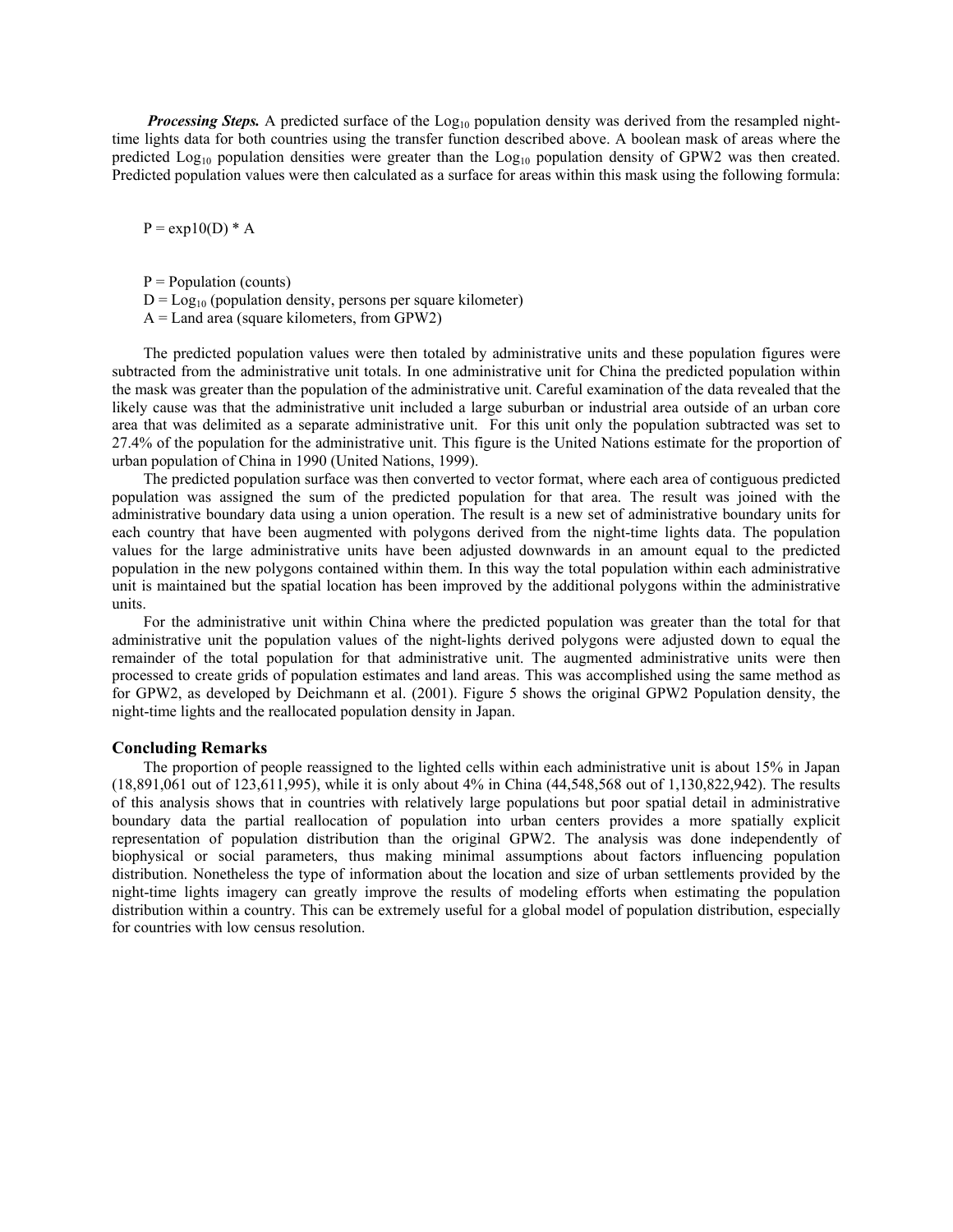

Figure 5. Population Density, Night-time Lights and Reallocated grid of population density in Japan. The lower right figure shows the Predicted population density, which represents a measure of where the population density was increased by the algorithm.

# **ACKNOWLEDGEMENTS**

The authors acknowledge the support and resources of CIESIN's Socioeconomic Data and Applications Center (SEDAC) and the Columbia Earth Institute. The views expressed in this paper are those of the authors and are not necessarily those of CIESIN or Columbia University. The authors would also like to acknowledge Dr. Chris Elvidge for providing the World Stable Lights Datasets to CIESIN and Dr. Uwe Deichmann for his inputs on population modeling.